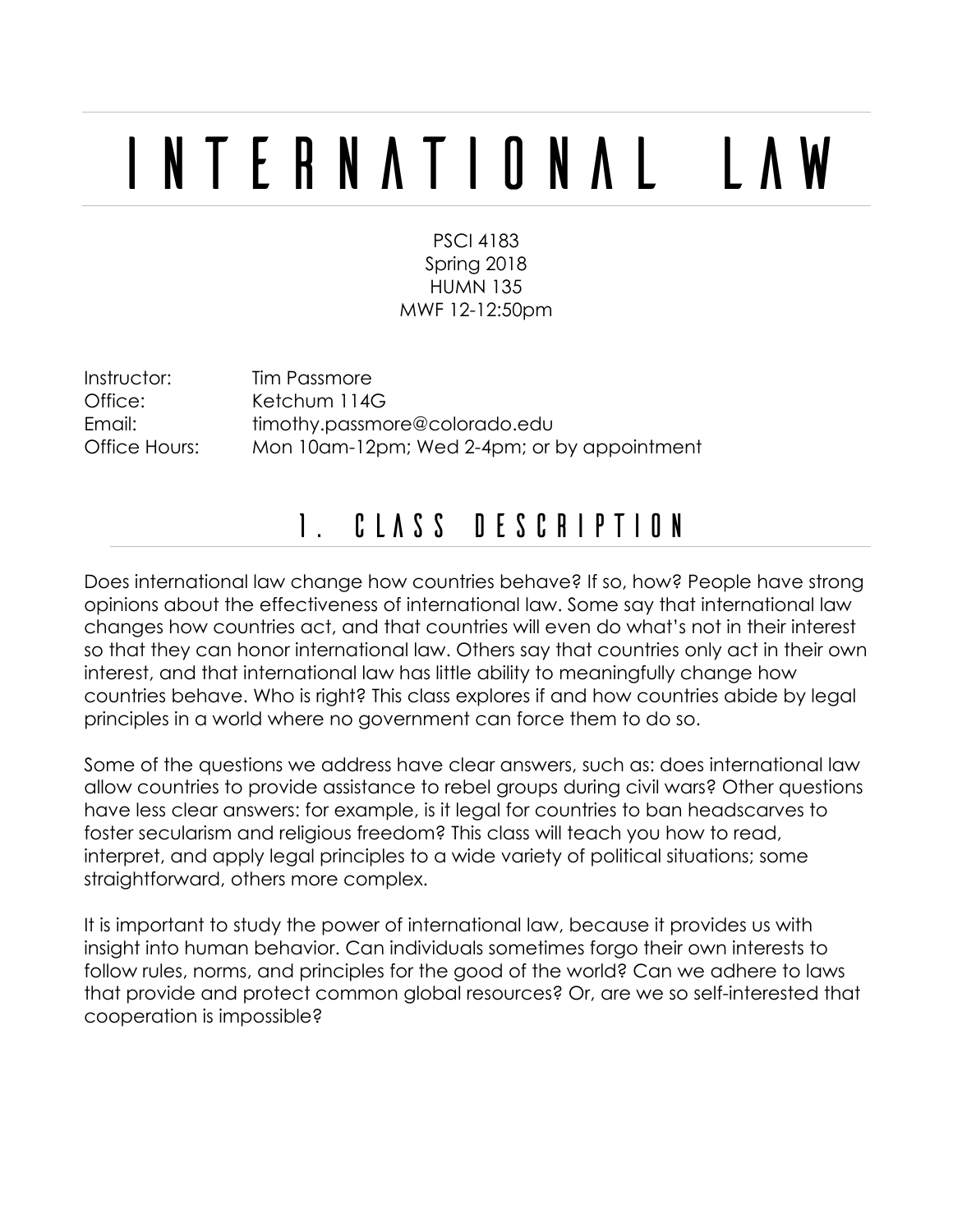# 2. Required materials

Textbook: Epps, Valerie. 2013. International Law, 5th edition. Durham: Carolina Academic Press. ISBN: 978-1611632286.

All other required readings are posted to D2L.

Clicker, which can be purchased from CU bookstore. Register the clicker at http: //www.colorado.edu/oit/tutorial/cuclickers-iclicker-remote-registration.

### 3. What you get from this class

In this class you will gain a foundational understanding of international law. You will read legal decisions involving international actors such as states, international institutions, individuals, and domestic and international courts. Based on these cases, you will gain an understanding of the legal principles that govern global cooperation and how they interact with domestic law and state interests. This class will challenge you to think analytically and critically, both through studying the logic behind case decisions and offering your own opinions and critiques of the cases. The assigned activities are designed to enhance your analytical abilities involved in reading, dissecting arguments, and forming your own arguments.

# 4. What you bring to this class

Your engagement in this class is key to our goal as an academic community of finding truth and understanding the world around us. You are encouraged to bring your gifts, skills, and insights to our classroom and use them for everyone's benefit. Do not think of yourself as a spectator, passively learning from a professor. Think of yourself as an integral part of the learning process for everyone in this class.

## 5. Course Evaluation

#### **Attendance (10%) and Participation (10%) – 20%**

Your success in this class depends heavily on being present and actively participating in class. Attendance will be taken through clicker questions every class period, starting on Monday, 22nd January. If you forget your clicker or it stops working during class, you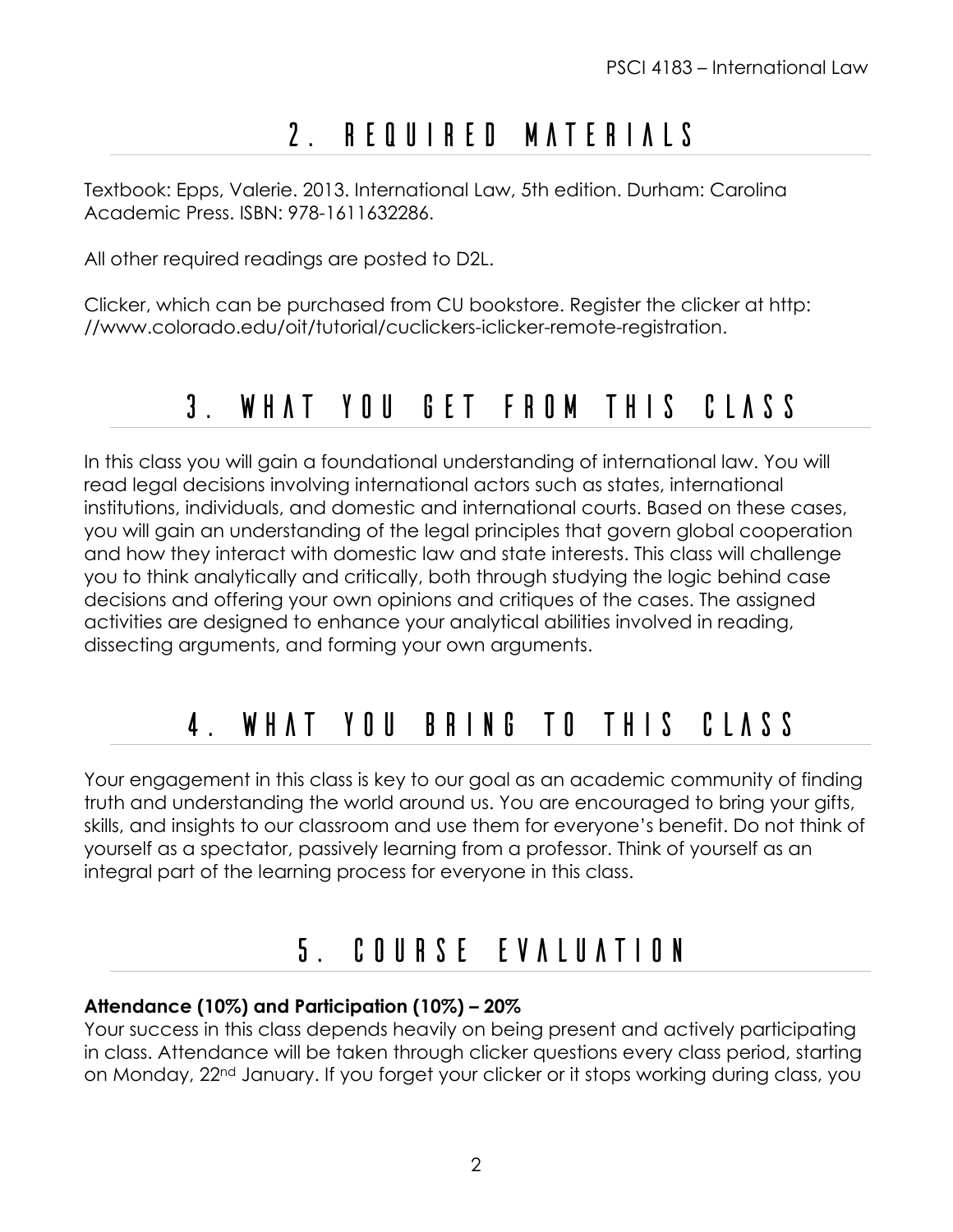may submit your answers to the questions on a piece of paper at the end of class. You may only do this two times.

Everyone is allowed up to three absences without penalty, excused or unexcused. Absences thereafter will count against your attendance grade, with no distinction between excused or unexcused absences. Official university events or religious observances are the exception, and documentation is required for such absences. Beyond the three allowed, each additional absence will result in a loss of 2% points out of the allotted 10% (so five absences beyond the three allowed would equal your entire attendance grade).

Participation points can be gained by asking questions and contributing to class discussions, coming to office hours, and contributing to the group simulation assignment. Additionally, you can participate in discussion forums on D2L (instructions on D2L).

Factors counting against your participation grade include using a phone during class, improper use of a laptop, arriving to class late or leaving early.

#### **Quizzes – 15%**

Six quizzes are spread over the semester, based on one of the assigned readings for that day. At the end of the semester I will drop your lowest quiz score. The quiz will be posted to D2L 48 hours before class begins, and you will have until 11:45am on the day of class to complete it. Once you begin, you will have 30 minutes to finish it. You won't be able to start again, retake it, or make up missed quizzes at a later date.

#### **Case Briefs – 15%**

You will write three two-page briefs summarizing a case you have read. You will be assigned to three specific cases (to be posted during Week 2). Briefs should be uploaded to the appropriate folder on D2L and turned in as a printed and stapled copy at the beginning of class on the day for which that reading is assigned. You can only brief the case to which you have been assigned. Late case briefs will not be accepted. Detailed guidelines for writing a case brief and assigned briefs will be posted on D2L.

#### **Midterm Exam – 20%**

You will complete a two-part midterm exam, with an in-class component and a takehome component. The take-home part should be turned in at the beginning of class, printed and stapled, on **Monday, 26th February**. It should also be uploaded to the D2L midterm folder.

#### **Moot Court Simulation – 10%**

At the end of the semester we will hold an international moot court simulation. Students will be assigned to one of six teams representing an actor to a legal dispute.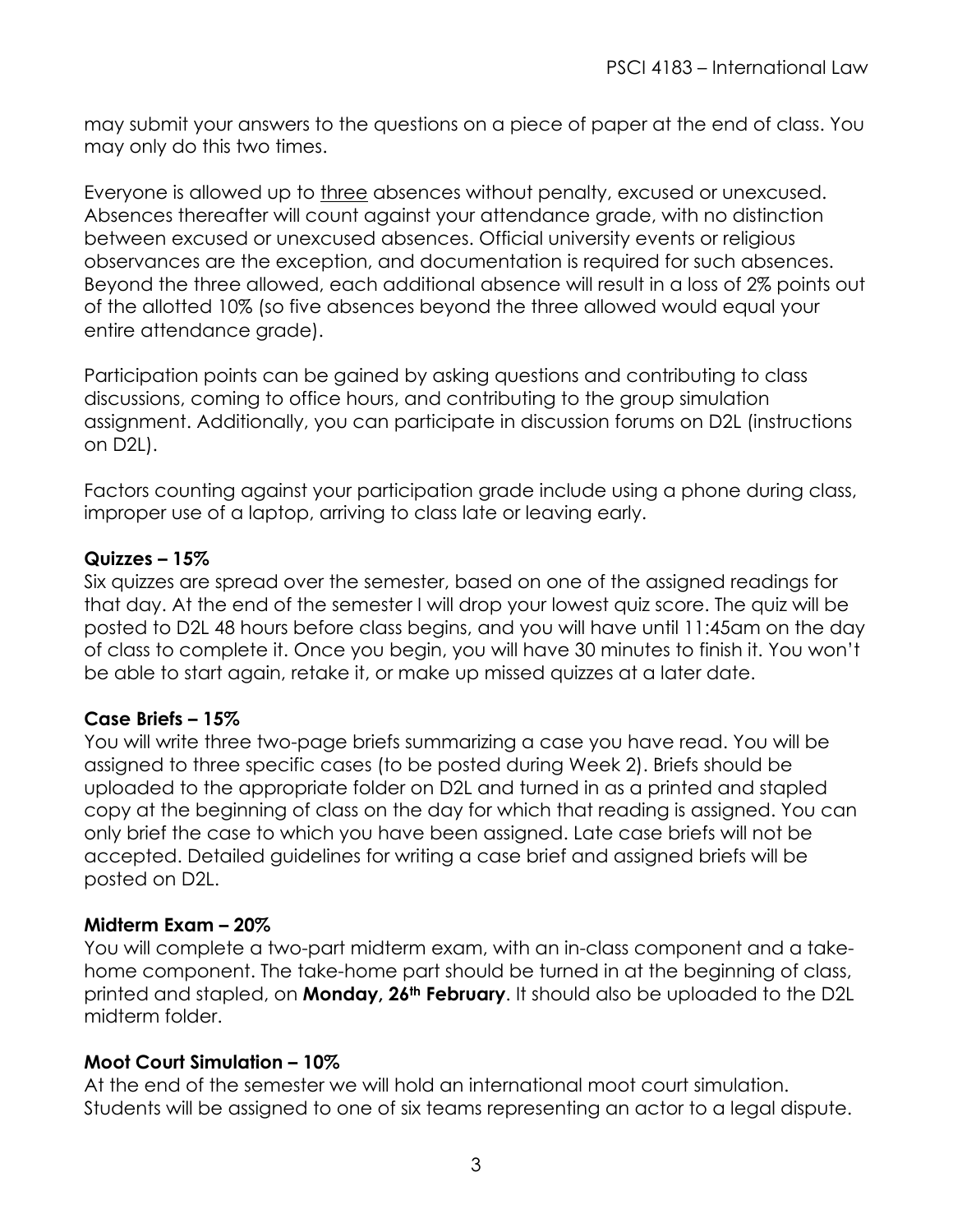You will work with your team to draft legal arguments, and then present them in the simulation. Your grade will be based on your participation in group preparations, the quality of your individual presentation in the simulation, and your participation in the simulation during discussions. Instructions will be distributed on April 2nd.

#### **Final Assignment – 20%**

The final assignment relates to the subject matter of the moot court simulation, but is an individual project. Instructions will be given on April 2nd and it is due at the beginning of class (printed as well as on D2L) on April 18<sup>th</sup>.

#### **Extra Case Briefs (Bonus) – 5%**

In addition to the three required case briefs, you may submit up to five additional case briefs throughout the semester (only those denoted with a \* in the syllabus). They must be turned in on the day for which that case has been assigned. Each additional brief will be awarded up to 1% on your final grade. Extra briefs may not be substituted for assigned briefs (i.e. if you didn't do one, or got a low score on one). Please mark these assignments as "Extra Credit" somewhere at the top of the paper.

## 6. Classroom Policies

#### **Reading and Other Assignments**

Careful reading is central to your success in this class. Posted readings are required, not recommended. Assignments listed on the schedule are due that day. If a chapter from the textbook is assigned, read the main material and skim over the cases, except where cases are assigned reading.

#### **Late Submissions**

Exams turned in late will be docked one letter grade (10%) for each day late, starting at the beginning of class on the due date. The exception is case briefs, where no late assignments are accepted.

#### **Plagiarism**

I have no tolerance for cheating in my class. If there is any indication that you try to pass off as your own work that is not, you will receive an immediate failing grade for the class and be referred to the Honor Code Council. This includes, but is not limited to, using sources without proper citation, copying and pasting from another source (unless cited properly), submitting any portion of a paper you submitted for another course, submitting a paper written in part or whole by someone else, or excessive collaboration with other members of the class on individual assignments.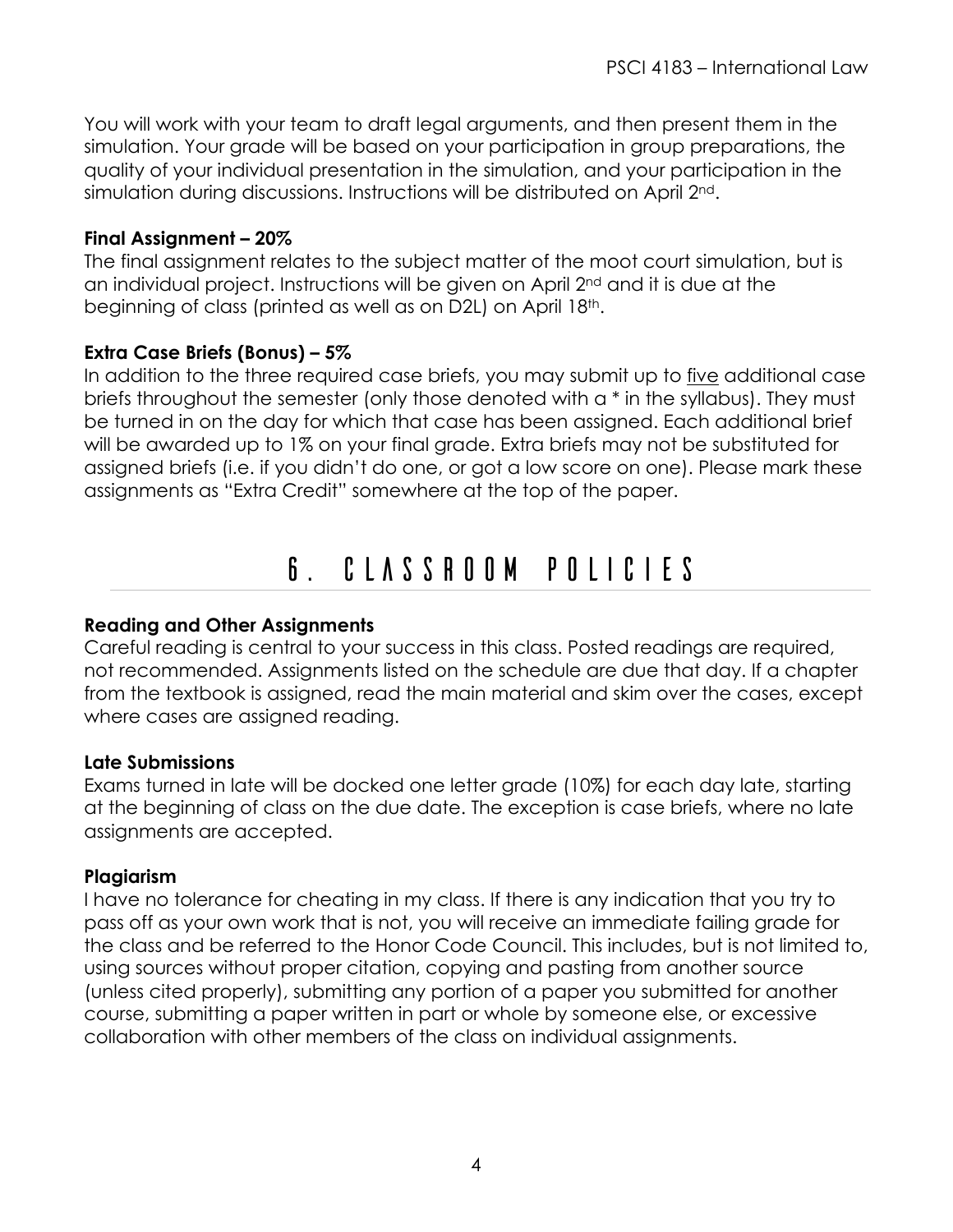#### **Punctuality**

Please arrive to my class on time and do not leave early. If you have a reason to do either of these, please let me know in advance, unless it is an emergency.

#### **Technology**

Keep your phones out of sight at all times. You'll be okay without it. I highly discourage the use of laptops. Studies show it inhibits the learning of the user and those around the user, and misuse (e.g. messaging, Facebook) are rude and distracting to the instructor. You want to be someone who the instructor likes.

If you feel you must use a laptop, I highly encourage you to sit at the back of the classroom and disable your wifi connection.

#### **Class Slides**

I will post a simplified (i.e. less information) version of my slides shortly before class. These are a study tool only and should not be considered a replacement for being in the lecture and taking notes.

#### **Other items**

Please be respectful of me and your peers when making comments during class. Please raise your hand to ask or answer a question.

Please do not talk to others during lecture.

Please do not bring noisy or smelly food to class.

Please take responsibility for yourself. I will not be lenient with absences or late work (unless there are exceptional circumstances).

## 7. University Policies

#### **Students with Disabilities**

If you qualify for accommodations due to a disability (general or only for exams), please provide a letter from Disability Services **within two weeks** of the start of class so that your needs can be addressed. Beyond this window, I cannot guarantee your accommodations will be honored. Disability Services determines accommodations based on documented disabilities. Contact Disability Services at 303-492-8671 or by email at dsinfo@colorado.edu. If you have a temporary medical condition or injury, see Temporary Injuries under Quick Links at Disability Services website (http://disabilityservices.colorado.edu/) and discuss your needs with your professor.

#### **Religious Observances**

I will make every effort to reasonably and fairly deal with all students who, because of religious obligations, have conflicts with scheduled exams, assignments or required attendance. If applicable, please let me know in a timely manner.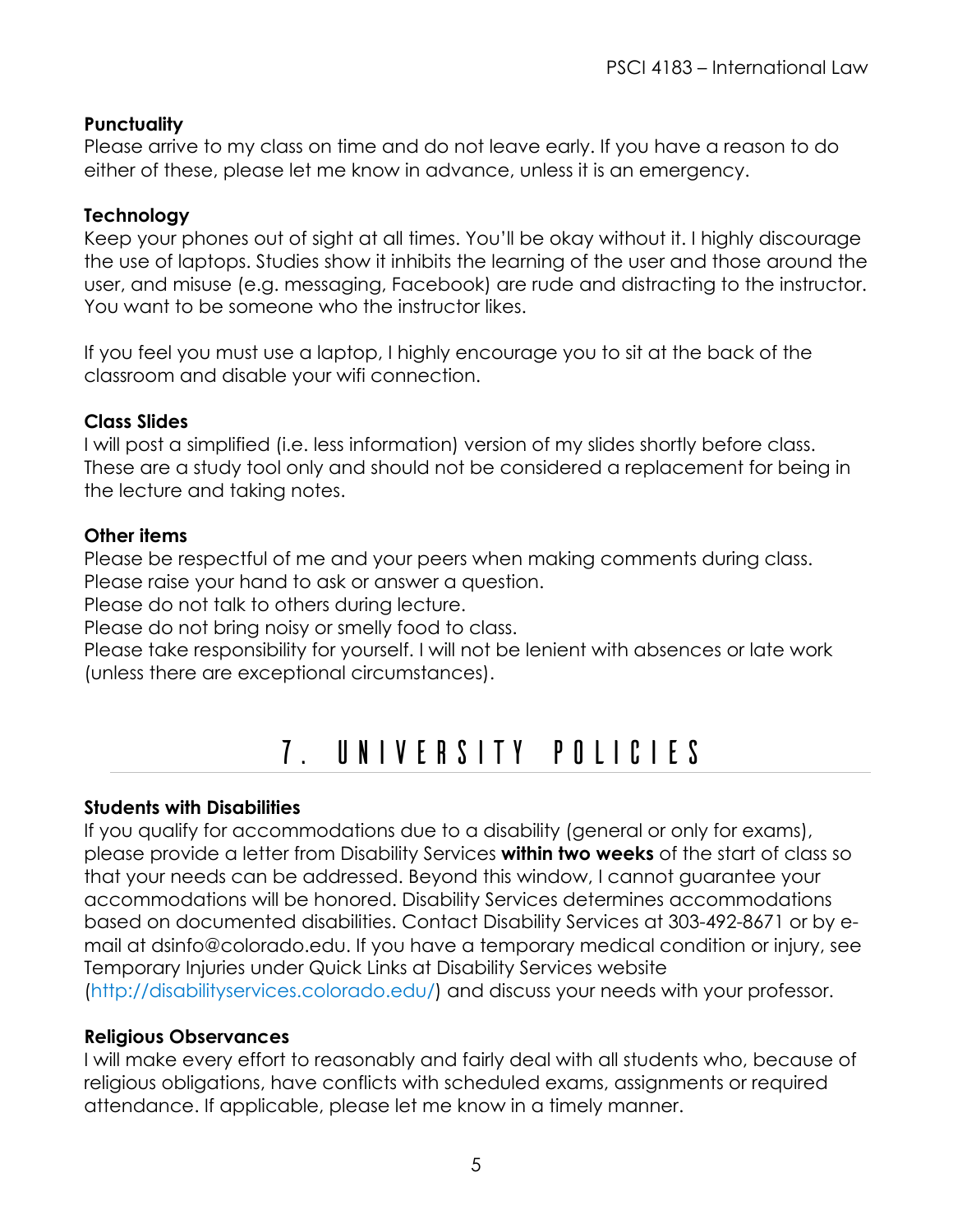#### http://www.colorado.edu/policies/fac\_relig.html.

#### **Discrimination and Harassment**

The University of Colorado Boulder policy on Discrimination and Harassment, the University of Colorado policy on Sexual Harassment, and the University of Colorado policy on Amorous Relationships apply to all students, staff and faculty. Any student, staff or faculty member who believes s/he has been the subject of discrimination or harassment based upon race, color, national origin, sex, age, disability, religion, sexual orientation, or veteran status should contact the Office of Discrimination and Harassment (ODH) at 303-492-2127 or the Office of Judicial Affairs at 303-492-5550. Information about the ODH, the above referenced policies and the campus resources available to assist individuals regarding discrimination or harassment can be obtained at http://www.colorado.edu/odh.

#### **Grading Scale**

|                 | $A: 93 - 100$ | A-: $90 - 92$ |
|-----------------|---------------|---------------|
| $B + 87 - 89$   | $B: 83 - 86$  | $B - 80 - 82$ |
| $C+: 77 - 79$   | $C: 73 - 76$  | $C-70-72$     |
| $D+: 67 - 69$   | $D: 63 - 66$  | $D-: 60 - 62$ |
| F: 59 and lower |               |               |

## 8. Schedule of Topics and Assignments

Should the need arise to make adjustments to the schedule, I will inform you by email and distribute an updated schedule.

| <b>Topic</b>                    | Date       | <b>Assignment Due</b>                       |
|---------------------------------|------------|---------------------------------------------|
| Introduction                    | Wed Jan 17 |                                             |
| Overview                        | Fri Jan 19 | • Review syllabus and complete quiz [D2L]   |
| What is International           |            | • Kerr, "How to Read a Legal Opinion" [D2L] |
| Law? /                          | Mon Jan 22 | • American Bar Association, "How to Read a  |
| Reading cases in IL             |            | Supreme Court Opinion" [D2L]                |
| Sources of<br>International Law | Wed Jan 24 | $\blacksquare$ Epps, Ch 1                   |
|                                 |            | • The Paquete Habana, pp.6-12               |
|                                 |            | $\blacksquare$ Quiz 1 [D2L]                 |
| Customary<br>International Law  | Fri Jan 26 | • Epps, Ch1 (review pp.21-24)               |
|                                 |            | Abdullahi v. Pfizer, pp.12-20               |
|                                 | Mon Jan 29 | • North Sea Continental Shelf, pp.24-29*    |
|                                 |            | <b>Quiz 2 [D2L]</b>                         |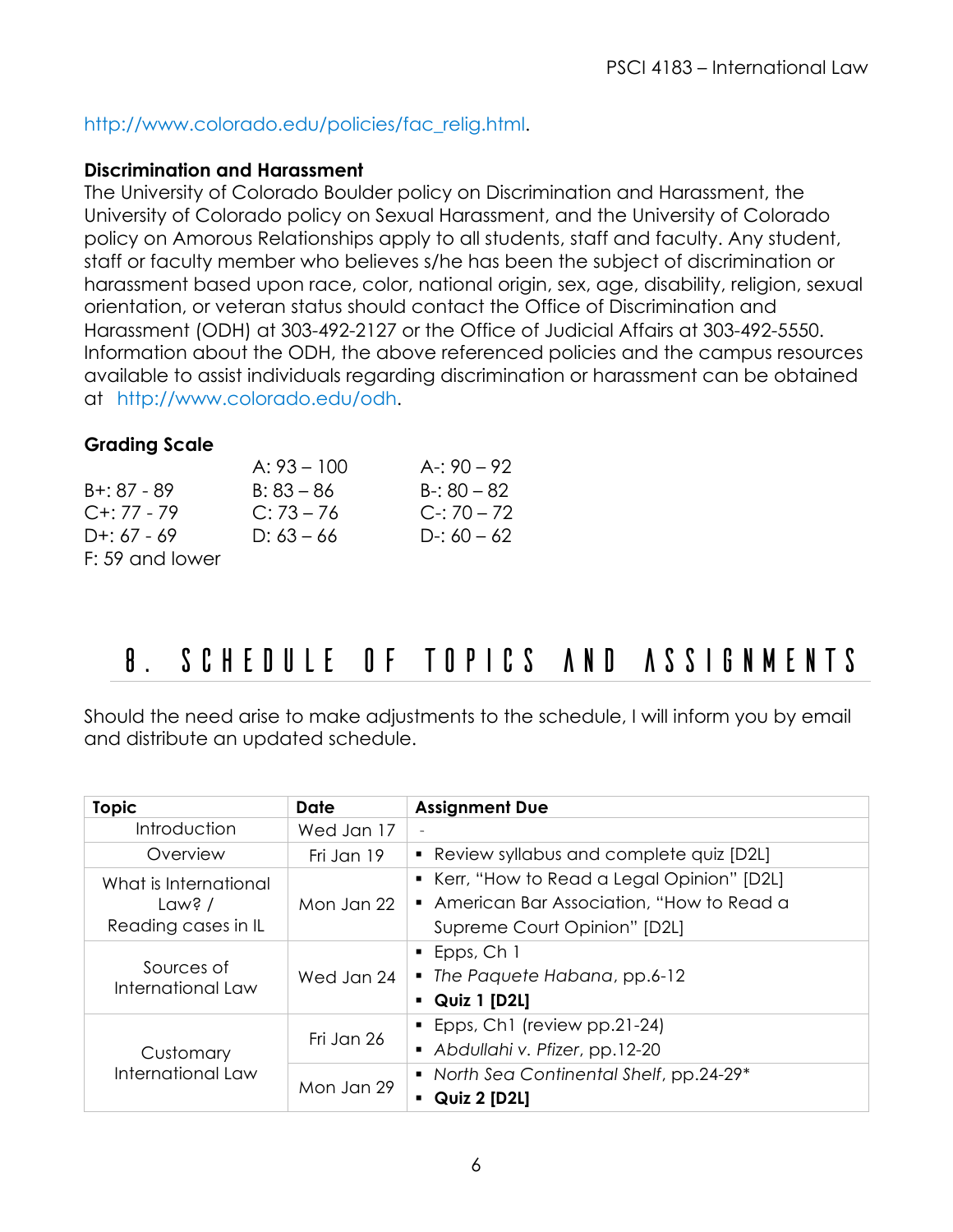| Treaties in<br>International Law                                 | Wed Jan 31 | Epps, Ch 3 (pp.59-88)<br>Reservations to the Convention on Genocide,<br>pp.62-67*                             |
|------------------------------------------------------------------|------------|---------------------------------------------------------------------------------------------------------------|
|                                                                  | Fri Feb 2  | Epps, Ch3 (pp.88-106)<br>٠<br>Avena and Other Mexican Nationals, pp.71-82*<br>• Medellin v. Texas [D2L]       |
| Relationship between<br>International and<br>Domestic Law        | Mon Feb 5  | Epps, Ch 4<br>• Attorney General of the Government of Israel v.<br>Eichmann, pp.122-129*                      |
|                                                                  | Wed Feb 7  | United States v. Fawaz Yunis, pp.112-116*<br>• United States v. Bin Laden, pp.117-121*<br><b>Quiz 3 [D2L]</b> |
| Legal Personality of<br><b>Actors Under</b><br>International Law | Fri Feb 9  | $\blacksquare$ Epps, Ch 7<br>Reference re Secession of Quebec, pp.274-284*                                    |
|                                                                  | Mon Feb 12 | Nottebohm Case, pp.287-292*<br>$\bullet$ Quiz 4 [D2L]                                                         |
| Peaceful Settlement<br>of Disputes in<br>International Law       | Wed Feb 14 | Epps, Ch 9<br>$\blacksquare$<br>• Norwegian Loans, pp.390-393*                                                |
|                                                                  | Fri Feb 16 | · Military and Paramilitary Activities in and Against<br>Nicaragua, pp.393-401*                               |
| Law of the Sea                                                   | Mon Feb 19 | $\blacksquare$ Epps, Ch 5 (pp.191-248)<br>• United States v. Conroy, Walker, pp.199-203*                      |
|                                                                  | Wed Feb 21 | United States v. Garcia, pp.223-226*                                                                          |
|                                                                  | Fri Feb 23 | · In-class midterm exam                                                                                       |
|                                                                  | Mon Feb 26 | • Midterm take home portion due                                                                               |
| Human Rights Law                                                 | Wed Feb 28 | Epps, Ch 8<br>El Hagog v. Libya, pp.315-322*<br>$\blacksquare$                                                |
|                                                                  | Fri Mar 2  | • Llantoy Huaman v. Peru, p.322-327*                                                                          |
|                                                                  | Mon Mar 5  | McCann v. United Kingdom [D2L]*                                                                               |
|                                                                  | Wed Mar 7  | Leyla Sahin v. Turkey, pp.335-353*<br><b>Quiz 5 [D2L]</b>                                                     |
| <b>International Criminal</b><br>Law                             | Fri Mar 9  | Rome Statute of International Criminal Court [D2L]<br>Prosecutor v. Drazen Erdemovic, pp.451-464*             |
|                                                                  | Mon Mar 12 | Prosecutor v. Aloys Simba, pp.465-472*<br>٠                                                                   |
| Law and the Use of<br>Force                                      | Wed Mar 14 | $\blacksquare$ Epps, Ch 10                                                                                    |
|                                                                  | Fri Mar 16 | Legality and the Threat or Use of Nuclear<br>٠<br>Weapons, pp.415-417<br>Quiz 6 [D2L]                         |
|                                                                  | Mon Mar 19 | Military and Paramilitary Activities in and Against<br>Nicaragua, pp.417-425*                                 |